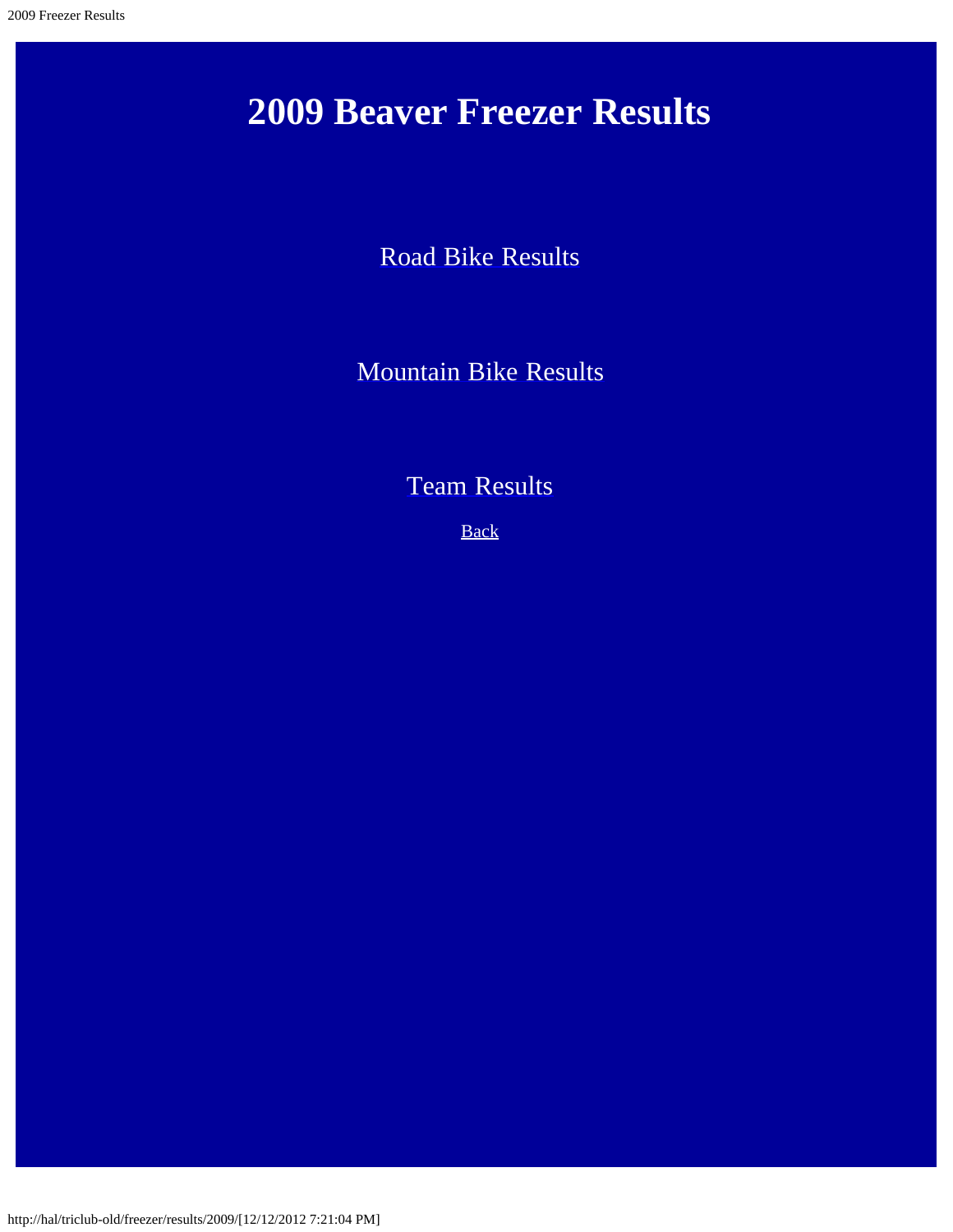# <span id="page-1-0"></span>**Beaver Freezer Road Bike Triathlon**

# **Age Group Results**

### **April 04, 2009**

*Results By Rogue Multi-Sport, LLC*

|                |              |                   |                   |    |                      |                | <b>Overall Female Open Winners</b> |                |                       |              |  |  |  |
|----------------|--------------|-------------------|-------------------|----|----------------------|----------------|------------------------------------|----------------|-----------------------|--------------|--|--|--|
|                |              |                   |                   |    |                      |                |                                    |                |                       |              |  |  |  |
|                |              |                   |                   |    |                      |                |                                    |                |                       |              |  |  |  |
|                | Overall*     |                   |                   |    | ------- Swim ------- | T <sub>1</sub> | Bike                               | T <sub>2</sub> | Run                   | <b>Total</b> |  |  |  |
| <b>Place</b>   |              | Place Name        | <b>Bib No Age</b> |    | <b>Rnk</b> Time      | Time           | <b>Rnk</b> Time                    | Time           | <b>Rnk</b> Time       | <b>Time</b>  |  |  |  |
|                | $\mathbf{1}$ | Megan Banks       | 101               | 42 | 1 08:10              |                | 37:16                              | 01:52          | 22:12<br>$\mathbf{1}$ | 1:09:31      |  |  |  |
|                |              |                   |                   |    |                      |                |                                    |                |                       |              |  |  |  |
|                |              |                   |                   |    |                      | <b>F1519</b>   |                                    |                |                       |              |  |  |  |
|                |              |                   |                   |    |                      |                |                                    |                |                       |              |  |  |  |
|                |              |                   |                   |    |                      |                |                                    |                |                       |              |  |  |  |
|                | Overall*     |                   |                   |    | ------- Swim ------- | T <sub>1</sub> | Bike                               | T <sub>2</sub> | Run                   | <b>Total</b> |  |  |  |
| <b>Place</b>   | <b>Place</b> | <b>Name</b>       | <b>Bib No Age</b> |    | <b>Rnk</b> Time      | <b>Time</b>    | <b>Rnk</b> Time                    | Time           | <b>Rnk</b> Time       | <b>Time</b>  |  |  |  |
|                | 19           | Catherine Gifford | 173               | 18 | 2 09:01              |                | 45:10                              | 01:33          | 22:20<br>$\mathbf{1}$ | 1:18:06      |  |  |  |
| $\overline{2}$ | 85           | Shannon Buckham   | 164               | 19 | $1 \t08:40$          |                | 2 53:34                            | 03:48          | 2 30:40               | 1:36:43      |  |  |  |
| 3              | 96           | Alyssa Breetwor   | 286               | 18 | $3 \t11:15$          |                | 3 55:22                            |                | 3 32:43               | 1:39:21      |  |  |  |
| $\overline{4}$ | 112          | Sarah Normandin   | 311               | 19 | 4 16:16              |                | 4 1:09:03                          | 02:39          | 4 24:54               | 1:52:54      |  |  |  |
|                |              |                   |                   |    |                      |                |                                    |                |                       |              |  |  |  |
|                |              |                   |                   |    |                      |                |                                    |                |                       |              |  |  |  |

#### **F2024**

|                | Overall*     |                          |                   |    |    | ------- Swim ------- | T1   |                   | Bike            | T <sub>2</sub> |    | Run             | <b>Total</b> |
|----------------|--------------|--------------------------|-------------------|----|----|----------------------|------|-------------------|-----------------|----------------|----|-----------------|--------------|
| <b>Place</b>   | <b>Place</b> | <b>Name</b>              | <b>Bib No Age</b> |    |    | <b>Rnk Time</b>      | Time |                   | <b>Rnk Time</b> | Time           |    | <b>Rnk</b> Time | Time         |
| 1              | 4            | Jean-Marie Peterson      | 17                | 23 |    | 4 07:20              |      | 5                 | 44:19           | 01:01          |    | 19:21           | 1:12:03      |
| 2              | 5            | Lauren Flynn             | $\overline{4}$    | 20 |    | 1 06:10              |      |                   | 2 41:53         | 01:59          |    | 2 22:02         | 1:12:06      |
| 3              | 9            | <b>Whitney Drew</b>      | 126               | 21 |    | 14 09:01             |      | 1                 | 01:53           | 41:05          |    | 3 22:46         | 1:14:46      |
| $\overline{4}$ | 12           | <b>Charlotte Guebels</b> | 31                | 22 |    | 2 07:03              |      |                   | 4 42:56         | 01:35          |    | 4 24:22         | 1:15:58      |
| 5              | 13           | Carolyn Atwood           | 20                | 22 |    | 307:17               |      | 3                 | 42:39           | 01:11          |    | 5 25:20         | 1:16:28      |
| 6              | 21           | <b>Whitney Heyvaert</b>  | 33                | 21 |    | 5 07:27              |      |                   | 7 45:15         | 02:09          |    | 6 24:06         | 1:18:58      |
| 7              | 24           | April Grothe             | 108               | 23 |    | 9 07:54              |      | 6                 | 44:34           | 01:37          |    | 7 25:48         | 1:19:55      |
| 8              | 30           | Katie Levy               | 181               | 22 |    | 19 10:43             |      | 8                 | 44:45           | 02:08          |    | 8 24:51         | 1:22:29      |
| 9              | 34           | Lauren Lewis             | 112               | 20 |    | 7 07:30              |      | 15                | 49:49           | 01:22          |    | 9 24:19         | 1:23:02      |
| 10             | 36           | <b>Becca Cooper</b>      | 102               | 23 |    | 10 08:05             |      | 13                | 48:40           |                |    | 10 27:24        | 1:24:10      |
| 11             | 38           | Kaleena Tuffo            | 120               | 21 |    | 15 09:13             |      | $12 \overline{ }$ | 47:24           | 01:06          | 11 | 26:48           | 1:24:32      |
| 12             | 39           | Lyndsay Jones            | 179               | 20 |    | 18 10:40             |      | 17                | 48:38           | 01:26          |    | 12 23:48        | 1:24:33      |
| 13             | 42           | Natalie Houk             | 129               | 20 | 13 | 08:45                |      | 10                | 47:15           | 01:39          | 13 | 27:04           | 1:24:45      |
| 14             | 44           | <b>Biz McIlmoyl</b>      | 150               | 21 |    | 12 08:42             |      | 9                 | 46:55           | 01:46          |    | 14 27:31        | 1:24:56      |
| 15             | 48           | <b>Celeste Duarte</b>    | 76                | 20 | 11 | 08:07                |      | 16                | 50:01           | 01:40          |    | 15 27:18        | 1:27:08      |
| 16             | 50           | Megan Chappell           | 290               | 22 |    | 17 10:39             |      | 14                | 46:16           | 01:10          |    | 16 29:12        | 1:27:18      |
| 17             | 55           | Katrina Murphy           | 52                | 24 |    | 6 07:28              |      | 11                | 48:56           | 01:32          | 17 | 30:18           | 1:28:15      |
| 18             | 66           | Angie Hoffard            | 148               | 24 |    | 16 10:33             |      | <b>20</b>         | 51:33           | 01:40          |    | 18 27:19        | 1:31:08      |
| 19             | 81           | Aleta Storch             | 201               | 22 | 20 | 10:55                |      | 21                | 51:32           | 02:44          | 19 | 30:54           | 1:36:06      |
| 20             | 84           | Rachel Eady              | 272               | 23 |    | 23 14:09             |      | 19                | 47:47           | 01:47          | 20 | 32:59           | 1:36:43      |
| 21             | 94           | Rhianon Surerus-Coan     | 104               | 22 |    | 8 07:52              |      | 18                | 53:50           | 01:50          | 21 | 35:12           | 1:38:46      |
| 22             | 108          | <b>Kelsey Carlisle</b>   | 166               | 20 |    | 21 11:14             |      | 22 <sup>2</sup>   | 55:51           | 01:47          |    | 22 38:35        | 1:47:29      |
| 23             | 110          | Katie Borgen             | 251               | 21 |    | 22 11:48             |      |                   | 23 1:00:21      | 02:26          | 23 | 36:43           | 1:51:19      |
| 24             | 111          | Keri Robinson            | 312               | 20 |    | 24 16:11             |      |                   | 24 1:08:58      | 02:45          |    | 24 24:54        | 1:52:49      |
| 25             | 120          | Emilie Giblin            | 292               | 21 |    | 25 47:08             |      | 25                | 55:24           | 02:59          | 25 | 34:14           | 2:19:47      |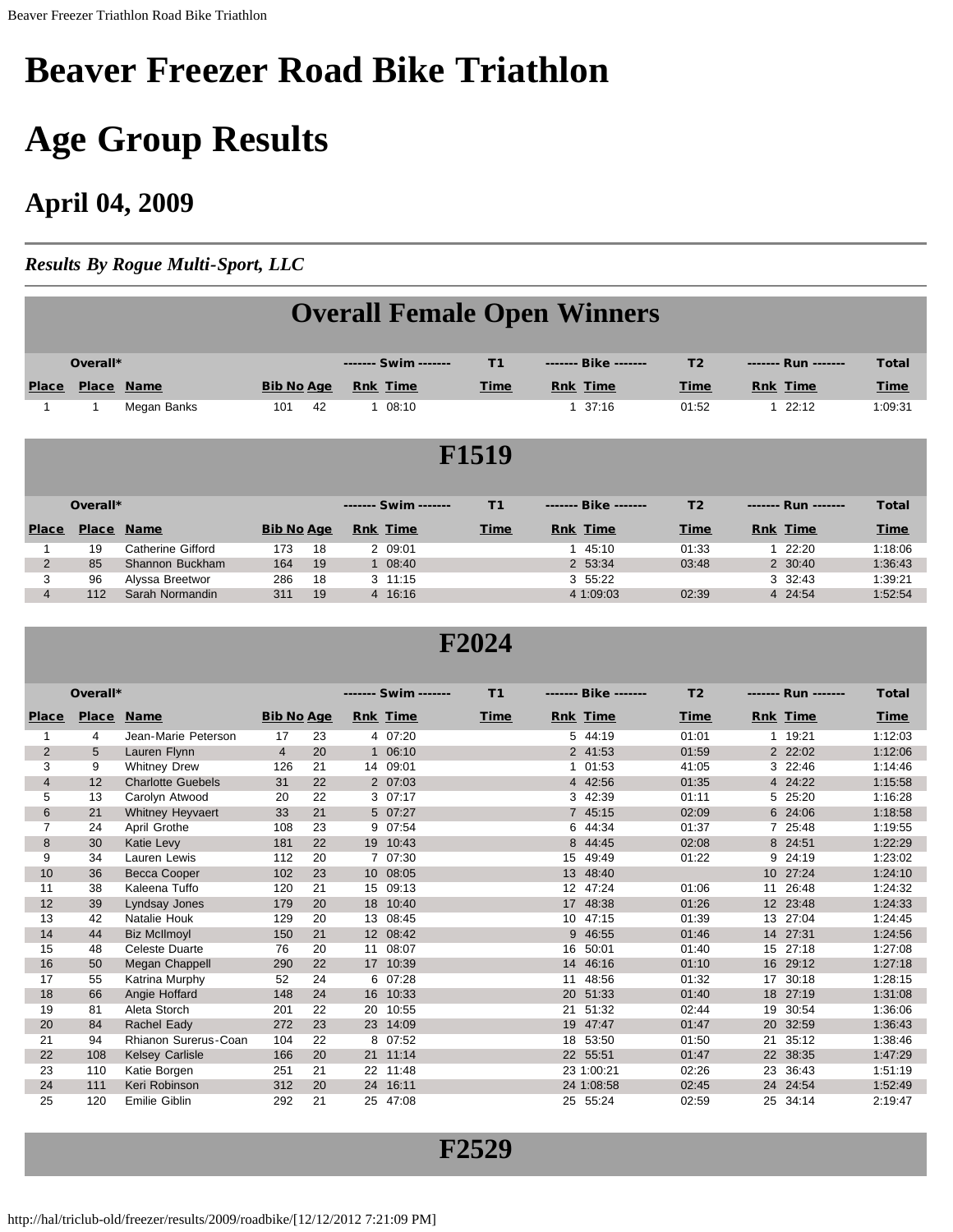|                | Overall*     |                        |                   |    |                  | ------- Swim ------- | T1          |    | Bike            | T <sub>2</sub> | ------- Run ------- | <b>Total</b> |
|----------------|--------------|------------------------|-------------------|----|------------------|----------------------|-------------|----|-----------------|----------------|---------------------|--------------|
| <b>Place</b>   | <b>Place</b> | <b>Name</b>            | <b>Bib No Age</b> |    |                  | <b>Rnk Time</b>      | <b>Time</b> |    | <b>Rnk</b> Time | Time           | <b>Rnk Time</b>     | <b>Time</b>  |
| 1              | 7            | Amber Babcock          | 250               | 29 |                  | 18 11:47             |             |    | 8 43:52         | 01:15          | 1 16:39             | 1:13:34      |
| $\overline{2}$ | 16           | Amanda Smith           | 135               | 29 |                  | 8 08:40              |             |    | 40:30           | 02:13          | 2 25:55             | 1:17:20      |
| 3              | 17           | Annie Loe              | 184               | 29 | 12 <sup>12</sup> | 10:13                |             | 3  | 41:39           |                | 3 25:46             | 1:17:39      |
| $\overline{4}$ | 18           | Catalina Acuna         | 56                | 27 |                  | 3 08:05              |             |    | 2 41:48         | 01:48          | 4 26:11             | 1:17:53      |
| 5              | 20           | Sarah Davison          | 125               | 26 |                  | 7 08:37              |             |    | 4 43:15         | 02:19          | 5 24:12             | 1:18:25      |
| 6              | 25           | Ariel Storch           | 202               | 27 |                  | 9 09:09              |             |    | 5 43:58         | 02:00          | 6 25:05             | 1:20:13      |
| $\overline{7}$ | 28           | Stephanie Rose         | 195               | 25 | 13               | 10:18                |             | 10 | 46:00           | 01:01          | 7 23:47             | 1:21:08      |
| 8              | 49           | Denise Knaebel         | 243               | 26 | 17 <sup>2</sup>  | 10:53                |             | 13 | 49:42           | 01:37          | 8 24:55             | 1:27:09      |
| 9              | 54           | Sarah Bryant           | 118               | 29 |                  | 10 09:27             |             | 6  | 44:27           | 01:48          | 32:26<br>9          | 1:28:09      |
| 10             | 57           | Leslie Block           | 160               | 29 |                  | 15 10:26             |             | 9  | 45:38           | 01:44          | 10 30:52            | 1:28:41      |
| 11             | 59           | Deanna Smith           | 115               | 29 |                  | 6 08:24              |             |    | 12 51:48        |                | 29:18<br>11         | 1:29:31      |
| 12             | 60           | Katy Sharratt          | 40                | 27 |                  | 20 14:20             |             |    | 16 47:10        | 01:53          | 12 26:19            | 1:29:44      |
| 13             | 64           | Nancy Raskauskas       | 67                | 26 |                  | 4 08:05              |             | 11 | 48:15           | 02:12          | 32:25<br>13         | 1:30:59      |
| 14             | 70           | <b>Kristin Burnett</b> | 70                | 27 |                  | 5 08:11              |             |    | 7 47:24         | 03:19          | 14 33:07            | 1:32:02      |
| 15             | 73           | Kate Wentworth         | 152               | 29 |                  | 11 09:31             |             |    | 14 51:11        | 02:26          | 15 29:49            | 1:32:58      |
| 16             | 74           | <b>Hillary Madson</b>  | 35                | 25 |                  | 2 07:39              |             |    | 17 53:53        | 01:53          | 16 29:49            | 1:33:15      |
| 17             | 83           | Eva Segerblom          | 235               | 28 | 14               | 10:20                |             |    | 19 1:02:44      | 02:14          | 17 21:10            | 1:36:30      |
| 18             | 98           | Shannon Percy          | 84                | 27 | 1                | 07:35                |             |    | 15 53:44        | 02:02          | 36:05<br>18         | 1:39:28      |
| 19             | 104          | <b>Betsy Seiffert</b>  | 236               | 28 | 16               | 10:35                |             | 18 | 54:28           | 02:57          | 35:32<br>19         | 1:43:33      |
| 20             | 121          | Jennie Henderson       | 306               | 29 | 19               | 13:16                |             |    | 20 1:27:55      | 06:56          | 20<br>44:11         | 2:32:20      |

### **F3034**

|              | Overall*       |                       |                   |    |    | ------- Swim ------- | T1          |                   | Bike            | T <sub>2</sub> |    | ------- Run ------- | <b>Total</b> |
|--------------|----------------|-----------------------|-------------------|----|----|----------------------|-------------|-------------------|-----------------|----------------|----|---------------------|--------------|
| <b>Place</b> | <b>Place</b>   | <b>Name</b>           | <b>Bib No Age</b> |    |    | <b>Rnk</b> Time      | <u>Time</u> |                   | <b>Rnk Time</b> | <b>Time</b>    |    | <b>Rnk Time</b>     | <b>Time</b>  |
|              | $\overline{2}$ | Julie Seale           | 95                | 33 |    | 7 08:25              |             |                   | 2 38:49         | 01:39          |    | 22:34               | 1:11:29      |
| 2            | 3              | Kara Smith            | 71                | 34 |    | 5 08:09              |             | 1                 | 39:03           | 01:11          |    | 2 23:27             | 1:11:51      |
| 3            | 6              | <b>Tracy Phillips</b> | 131               | 33 |    | 2 07:46              |             | 3                 | 40:45           | 01:29          |    | 3 22:48             | 1:12:49      |
| 4            | 8              | Leanne Neal           | 44                | 31 |    | 1 07:19              |             |                   | 4 42:10         | 02:06          |    | 4 22:37             | 1:14:13      |
| 5            | 23             | Ruthann Hewgley       | 93                | 30 |    | 6 08:23              |             | 5.                | 43:40           | 02:09          |    | 5 25:13             | 1:19:27      |
| 6            | 27             | Leona Egeland         | 62                | 31 |    | 4 08:07              |             | 6                 | 44:17           | 02:06          |    | 6 26:25             | 1:20:57      |
| 7            | 32             | Natalie Benzel        | 123               | 30 |    | 8 08:30              |             | 11                | 49:13           | 03:23          |    | 7 21:41             | 1:22:49      |
| 8            | 45             | Miranda Weaver        | 237               | 30 |    | 9 09:48              |             | 7                 | 46:31           | 02:03          |    | 8 26:37             | 1:25:00      |
| 9            | 46             | Becky Rice            | 298               | 32 |    | 10 09:53             |             | 9                 | 47:38           | 01:41          |    | 9 25:58             | 1:25:11      |
| 10           | 51             | Lisa Madigan          | 186               | 33 |    | 14 10:40             |             | 8                 | 46:19           | 02:01          |    | 10 28:32            | 1:27:33      |
| 11           | 63             | Jamie Rumage          | 284               | 34 | 19 | 12:42                |             | 14                | 48:32           | 02:02          | 11 | 27:10               | 1:30:27      |
| 12           | 67             | Dawnetta Rios         | 194               | 33 |    | 11 10:05             |             | 13 <sup>2</sup>   | 49:19           | 02:35          |    | 12 29:16            | 1:31:16      |
| 13           | 68             | Carrie Manley         | 214               | 33 |    | 12 10:24             |             | $12 \overline{ }$ | 48:33           | 01:42          |    | 13 30:38            | 1:31:19      |
| 14           | 77             | Krista Dittmann       | 61                | 30 |    | 3 07:59              |             | 10 <sup>°</sup>   | 49:44           | 02:18          |    | 14 34:35            | 1:34:37      |
| 15           | 82             | Katherine May         | 189               | 33 |    | 15 10:53             |             | 16                | 54:10           | 02:45          |    | 15 28:19            | 1:36:08      |
| 16           | 87             | <b>Summer Mills</b>   | 231               | 31 |    | 16 11:05             |             | 15                | 53:56           | 02:41          |    | 16 29:28            | 1:37:13      |
| 17           | 92             | Susan Kelley          | 268               | 30 |    | 20 15:45             |             | 19                | 53:39           | 01:42          |    | 17 27:08            | 1:38:16      |
| 18           | 102            | <b>Nicole Riewe</b>   | 269               | 32 |    | 17 11:51             |             | 18                | 56:11           |                |    | 18 33:49            | 1:41:52      |
| 19           | 103            | Jessica Stanton       | 220               | 32 | 18 | 12:04                |             | 17                | 54:08           | 02:12          | 19 | 34:11               | 1:42:36      |
| 20           | 113            | <b>Juliet McGraw</b>  | 191               | 32 |    | 13 10:32             |             |                   | 20 1:06:27      | 01:29          |    | 20 35:39            | 1:54:08      |

|                | Overall*     |                         |                   |    | ------- Swim ------- | <b>T1</b> | Bike            | T <sub>2</sub> | Run             | <b>Total</b> |
|----------------|--------------|-------------------------|-------------------|----|----------------------|-----------|-----------------|----------------|-----------------|--------------|
| <b>Place</b>   | <b>Place</b> | <b>Name</b>             | <b>Bib No Age</b> |    | <b>Rnk</b> Time      | Time      | <b>Rnk</b> Time | Time           | <b>Rnk Time</b> | <b>Time</b>  |
|                | 10           | Angela Smith            | 87                | 37 | 2 08:08              |           | 38:41           | 01:33          | 127:25          | 1:15:49      |
| $\overline{2}$ | 22           | Zuzana Vejlupkova       | 69                | 39 | 3 08:19              |           | 3 46:02         | 00:58          | 2 24:00         | 1:19:22      |
| 3              | 35           | Melissa Steenson        | 38                | 35 | 1 07:02              |           | 2 46:32         | 02:20          | 3 27:09         | 1:23:04      |
| 4              | 58           | Audrey Rozell           | 246               | 39 | 9 11:22              |           | 6 48:47         | 01:39          | 4 27:07         | 1:28:57      |
| 5              | 69           | Daniella Crowder        | 212               | 37 | 6 10:11              |           | 4 46:45         | 02:07          | 5 32:18         | 1:31:22      |
| 6              | 71           | Cathleen Rose           | 233               | 35 | 7 10:36              |           | 7 50:22         | 02:16          | 6 29:29         | 1:32:44      |
|                | 78           | Denise Edmiston         | 227               | 36 | 5 09:35              |           | 5 49:28         | 03:05          | 7 33:10         | 1:35:19      |
| 8              | 89           | <b>Christine Lasich</b> | 180               | 36 | 4 09:24              |           | 8 52:33         | 02:24          | 8 33:07         | 1:37:31      |
| 9              | 97           | Maryjane Rose           | 244               | 39 | 8 10:57              |           | 9 55:40         | 02:57          | $9\quad 29:46$  | 1:39:22      |
| 10             | 116          | Lisa Murphy             | 192               | 39 | 10 13:51             |           | 10 1:07:04      | 01:29          | 10 34:44        | 1:57:10      |

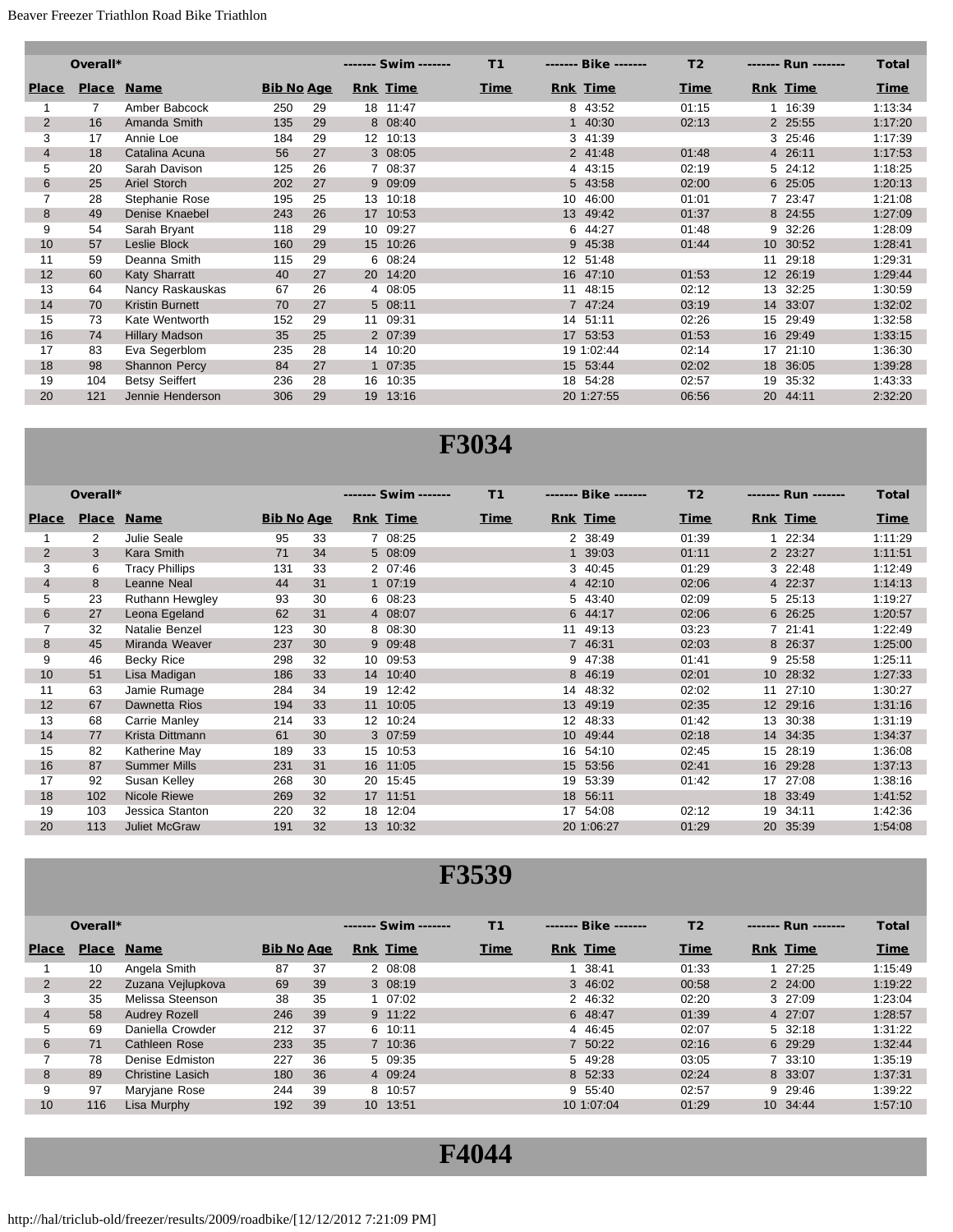|                | Overall*     |                        |                   |    |                 | ------- Swim ------- | <b>T1</b>   |                 | Bike       | T <sub>2</sub> |    | ------- Run ------- | <b>Total</b> |
|----------------|--------------|------------------------|-------------------|----|-----------------|----------------------|-------------|-----------------|------------|----------------|----|---------------------|--------------|
| <b>Place</b>   | <b>Place</b> | <b>Name</b>            | <b>Bib No Age</b> |    |                 | <b>Rnk</b> Time      | <b>Time</b> |                 | Rnk Time   | <b>Time</b>    |    | <b>Rnk</b> Time     | <u>Time</u>  |
|                | 14           | Lisa Wourms            | 100               | 40 |                 | 2 08:02              |             |                 | 2 42:51    | 01:42          |    | 124:01              | 1:16:37      |
| $\overline{2}$ | 15           | Leanne Schrotzberger   | 45                | 44 |                 | $1 \t07:12$          |             |                 | 141:16     | 01:14          |    | 2 26:57             | 1:16:40      |
| 3              | 29           | Tatiana Davalon        | 146               | 44 |                 | 5 09:41              |             | 3               | 45:15      | 02:11          |    | $3\quad 24:15$      | 1:21:23      |
| $\overline{4}$ | 37           | Cindi Feldman          | 42                | 41 |                 | 3 08:46              |             |                 | 4 47:43    | 01:44          |    | 4 26:00             | 1:24:15      |
| 5              | 43           | Mindy Trask            | 299               | 44 |                 | 7 09:50              |             |                 | 5 46:49    |                |    | 5 28:07             | 1:24:46      |
| 6              | 47           | Melissa Landry         | 257               | 42 |                 | 13 12:27             |             |                 | 7 46:52    | 01:32          |    | 6 24:53             | 1:25:46      |
| 7              | 61           | Sandy Teal             | 137               | 40 |                 | 4 09:31              |             | 6               | 48:28      | 01:53          |    | 7 29:56             | 1:29:51      |
| 8              | 62           | Bettina Schempf        | 249               | 44 |                 | 12 11:59             |             | 8               | 47:32      | 02:00          |    | 8 28:45             | 1:30:18      |
| 9              | 88           | Sharon Lissman         | 258               | 42 | 9               | 10:38                |             | 11              | 56:53      | 03:16          |    | 9 26:31             | 1:37:20      |
| 10             | 93           | <b>Nancy Staus</b>     | 316               | 42 |                 | 14 13:09             |             | 10 <sup>1</sup> | 52:59      | 01:56          |    | 10 30:22            | 1:38:28      |
| 11             | 101          | Jennifer Tinseth       | 203               | 40 |                 | 6 09:47              |             | 9               | 55:21      | 01:50          | 11 | 33:42               | 1:40:41      |
| 12             | 107          | <b>Bridgett Thayer</b> | 262               | 40 |                 | 11 11:45             |             |                 | 12 56:14   | 02:52          |    | 12 33:52            | 1:44:44      |
| 13             | 109          | Laurie Daniels         | 170               | 43 |                 | 8 09:50              |             |                 | 13 1:01:29 | 03:04          |    | 13 35:09            | 1:49:34      |
| 14             | 114          | Cindy Taylor           | 304               | 40 | 16 <sup>1</sup> | 16:02                |             |                 | 14 58:11   | 06:26          |    | 14 33:52            | 1:54:33      |
| 15             | 115          | Kathy Wilson           | 302               | 43 | 15              | 14:53                |             |                 | 16 1:05:27 | 05:11          | 15 | 29:06               | 1:54:38      |
| 16             | 118          | Becki Weathermon       | 204               | 41 | 10 <sup>1</sup> | 11:03                |             |                 | 15 1:04:20 | 03:31          |    | 16 45:29            | 2:04:24      |

#### **F4549**

|                | Overall* |                       |                   |    | ------- Swim ------- | T1          | Bike            | T <sub>2</sub> | Run             | <b>Total</b> |
|----------------|----------|-----------------------|-------------------|----|----------------------|-------------|-----------------|----------------|-----------------|--------------|
| <b>Place</b>   |          | <b>Place Name</b>     | <b>Bib No Age</b> |    | <b>Rnk Time</b>      | <b>Time</b> | <b>Rnk Time</b> | Time           | <b>Rnk Time</b> | <b>Time</b>  |
|                | 11       | Denise Croucher       | 91                | 45 | 3 08:14              |             | 38:54           | 01:42          | 1 26:59         | 1:15:51      |
| 2              | 26       | Sheila Sullivan       | 116               | 47 | 2 08:12              |             | 2 43:10         | 02:12          | 2 26:45         | 1:20:21      |
| 3              | 41       | Carey Schulte         | 54                | 47 | 4 08:21              |             | 3 47:25         | 01:34          | $3 \t27:21$     | 1:24:42      |
| $\overline{4}$ | 52       | Jill Gilbert          | 245               | 48 | 8 11:58              |             | 5 46:38         | 02:21          | 4 26:39         | 1:27:37      |
| 5              | 56       | Chris Hiaasen         | 80                | 49 | 1 08:01              |             | 4 48:18         | 02:39          | 5 29:27         | 1:28:27      |
| 6              | 76       | Nadine Taylor         | 209               | 47 | 7 10:13              |             | 6 49:19         | 02:44          | 6 32:07         | 1:34:25      |
|                | 79       | Jill Brown            | 287               | 46 | 11 15:43             |             | 10 50:23        | 02:31          | 7 27:06         | 1:35:44      |
| 8              | 86       | <b>Brenda Edwards</b> | 106               | 45 | 5 08:26              |             | 7 51:20         | 02:34          | 8 34:28         | 1:36:49      |
| 9              | 95       | Dovina Greco          | 174               | 45 | 6 09:39              |             | 8 51:59         | 03:01          | 9 34:27         | 1:39:07      |
| 10             | 105      | Robin Hollister       | 274               | 47 | $9$ 12:13            |             | 9 53:23         | 02:52          | 10 35:20        | 1:43:50      |
| 11             | 117      | Sheri Troftaruben     | 263               | 45 | 10 14:36             |             | 11 1:02:24      | 03:48          | 11 39:50        | 2:00:39      |

#### **F5054**

|              | Overall*     |                   |                   |     | ------- Swim ------- | T1          | Bike            | T <sub>2</sub> | Run             | <b>Total</b> |
|--------------|--------------|-------------------|-------------------|-----|----------------------|-------------|-----------------|----------------|-----------------|--------------|
| <b>Place</b> | <b>Place</b> | <b>Name</b>       | <b>Bib No Age</b> |     | <b>Rnk Time</b>      | <b>Time</b> | <b>Rnk Time</b> | Time           | <b>Rnk Time</b> | <b>Time</b>  |
|              | 31           | Elizabeth Hoops   | 149               | 53  | 2 09:42              |             | 42:49           | 01:51          | 28:11           | 1:22:35      |
|              | 33           | Pat Ketcham       | 207               | 50  | 1 09:19              |             | 2 45:30         | 03:11          | 2 24:56         | 1:22:59      |
|              | 65           | Theresa Anderson  | 223               | 54  | 5 11:29              |             | 5 52:16         | 02:20          | $3\quad 24:57$  | 1:31:03      |
| 4            | 91           | Susan Woodson     | 238               | 53  | 3 10:52              |             | 4 51:40         | 02:27          | 4 32:46         | 1:37:47      |
| 5            | 99           | Anna Houpt        | 256               | 54  | 6 12:48              |             | 3 48:15         | 02:55          | 5 35:48         | 1:39:47      |
| 6            | 100          | Nancy Huntington  | 283               | 54  | 4 10:55              |             | 6 53:56         | 02:09          | 6 33:14         | 1:40:16      |
|              | 106          | Kimberlee Chapman | 289               | -51 | 7 14:31              |             | 7 51:41         | 03:19          | 7 34:56         | 1:44:29      |

|              | Overall* |                |                   |     | ------- Swim ------- |             | Bike            | Т2          | Run            | Total       |
|--------------|----------|----------------|-------------------|-----|----------------------|-------------|-----------------|-------------|----------------|-------------|
| <b>Place</b> | Place    | <b>Name</b>    | <b>Bib No Age</b> |     | <b>Rnk</b> Time      | <b>Time</b> | <b>Rnk</b> Time | <b>Time</b> | Rnk Time       | <b>Time</b> |
|              | 40       | Gail Mast      | 187               | 58  | 2 10:02              |             | 2 46:10         | 02:10       | 26:18          | 1:24:41     |
|              | 53       | Victoria Howry | 206               | 56  | 09:49                |             | 43:37           | 01:40       | 2 32:30        | 1:27:38     |
|              | 75       | Deborah Carver | 225               | -57 | $3 \t11:23$          |             | 3 48:13         | 02:36       | $3\quad 32:03$ | 1:34:17     |

|                                   |                   |                      | <b>F6099</b> |                 |                |                      |              |
|-----------------------------------|-------------------|----------------------|--------------|-----------------|----------------|----------------------|--------------|
| Overall*                          |                   | ------- Swim ------- | T1           | Bike            | T <sub>2</sub> | -------- Run ------- | <b>Total</b> |
| <b>Place</b><br><b>Place Name</b> | <b>Bib No Age</b> | <b>Rnk Time</b>      | <b>Time</b>  | <b>Rnk Time</b> | <b>Time</b>    | <b>Rnk Time</b>      | <b>Time</b>  |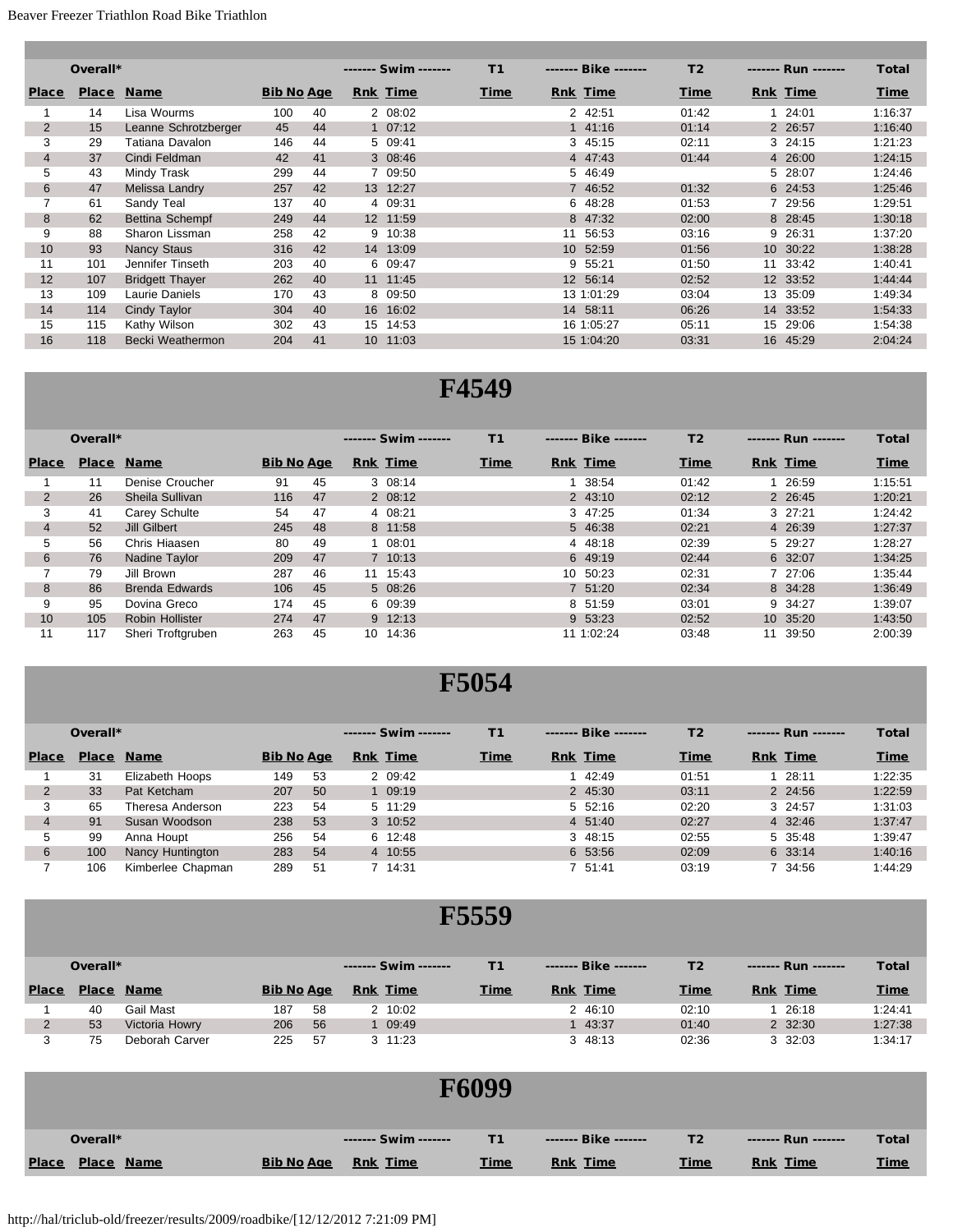#### Beaver Freezer Triathlon Road Bike Triathlon

|                      | 72  | Sally Stafford    | 208 | 63 | 10:41       | $3\quad 52:15$ |       | 29:51   | 1:32:48 |
|----------------------|-----|-------------------|-----|----|-------------|----------------|-------|---------|---------|
| $\Omega$<br><u>_</u> | 80  | Candis Giles      | 254 | 61 | 12:46       | 2 48:55        | 02:33 | 2 31:50 | 1:36:05 |
|                      | 90  | Catherine Alden   | 217 | 60 | $3 \t11:19$ | 46:46          | 01:48 | 3 37:37 | 1:37:32 |
|                      | 119 | Jeannie Morrissey | 315 | 68 | 5 16:33     | 41:12:40       | 01:55 | 4 46:48 | 2:17:58 |
|                      | 122 | Sandi Warren      | 266 | 70 | 11:14       | 5 1:19:20      | 04:17 | 5 57:28 | 2:32:21 |

## **Overall Male Open Winners**

|              | Overall*     |              |                   |    | ------- Swim -------      |             | Bike               |             | Run                | Total       |
|--------------|--------------|--------------|-------------------|----|---------------------------|-------------|--------------------|-------------|--------------------|-------------|
| <b>Place</b> | <b>Place</b> | <b>Name</b>  | <b>Bib No Age</b> |    | <b>Time</b><br><u>Rnk</u> | <b>Time</b> | Time<br><b>Rnk</b> | <u>Time</u> | <b>Time</b><br>Rnk | <b>Time</b> |
|              |              | Jared Wilson |                   | 35 | 06:36                     |             | 32:28              | 01:06       | 16:42              | 56:54       |

#### **M1519**

|              | Overall*     |                   |                   | ------- Swim ------- | T1          | Bike     | T <sub>2</sub> | Run             | <b>Total</b> |
|--------------|--------------|-------------------|-------------------|----------------------|-------------|----------|----------------|-----------------|--------------|
| <b>Place</b> | <b>Place</b> | <b>Name</b>       | <b>Bib No Age</b> | Rnk Time             | <b>Time</b> | Rnk Time | Time           | <b>Rnk Time</b> | <b>Time</b>  |
|              | 22           | Jordan Bigam      | 18                | 05:58                |             | 2 40:42  | 01:01          | 121:13          | 1:08:56      |
|              | 25           | Nathanael Haggard | 17<br>11          | 2 06:31              |             | 40:09    | 01:26          | 2, 21:01        | 1:09:08      |
|              | 29           | Graham Frank      | 147<br>16         | 7 10:35              |             | 5 39:49  | 02:04          | 3 19:01         | 1:11:30      |
| 4            | 51           | <b>Matt Blake</b> | 50<br>17          | 4 07:26              |             | 3 42:26  | 01:24          | 4 24:49         | 1:16:08      |
| 5            | 55           | Taylor Manfredi   | 295<br>19         | 5 08:19              |             | 4 42:01  | 01:15          | 5 25:32         | 1:17:09      |
| 6            | 57           | Adam Stone        | 18<br>16          | 307:03               |             | 6 43:50  | 01:16          | 6 25:09         | 1:17:19      |
|              | 76           | Alex Nelson       | 83<br>19          | 8 10:55              |             | 7 43:20  | 01:55          | 7 25:05         | 1:21:17      |
| 8            | 85           | Charles Bryan     | 163<br>18         | 6 08:38              |             | 8 47:15  | 02:27          | 8 26:07         | 1:24:29      |

#### **M2024**

|                | Overall*     |                       |                   |    | Swim            | T1          | Bike            | T <sub>2</sub> | Run             | <b>Total</b> |
|----------------|--------------|-----------------------|-------------------|----|-----------------|-------------|-----------------|----------------|-----------------|--------------|
| <b>Place</b>   | <b>Place</b> | <b>Name</b>           | <b>Bib No Age</b> |    | <b>Rnk</b> Time | <b>Time</b> | <b>Rnk Time</b> | Time           | <b>Rnk</b> Time | <b>Time</b>  |
|                | 5            | <b>Brendan Treacy</b> | 26                | 23 | 8 08:17         |             | 31:49           | 01:07          | 18:35           | 59:49        |
| $\overline{2}$ | 23           | Lawson Smith          | 86                | 24 | 6 08:12         |             | 7 40:52         | 01:36          | 2 18:17         | 1:08:58      |
| 3              | 28           | Braydon Bigam         | 8                 | 21 | 2 06:47         |             | 8 42:22         | 01:34          | $3\quad 20:43$  | 1:11:27      |
| $\overline{4}$ | 32           | Lee Magnusson         | 36                | 23 | 307:07          |             | 6 41:35         | 01:39          | 4 21:23         | 1:11:45      |
| 5.             | 37           | Nicholas Fraser       | 107               | 21 | 7 08:15         |             | 4 38:49         | 01:19          | 5 24:24         | 1:12:48      |
| 6              | 45           | <b>Patrick Frost</b>  | 153               | 20 | 10 09:35        |             | $9 \t42:16$     | 01:43          | 6 21:28         | 1:15:04      |
|                | 47           | Jason Tacchini        | 68                | 23 | 4 07:57         |             | 5 40:23         | 02:50          | 7 24:08         | 1:15:19      |
| 8              | 65           | Jonathan Fay          | 78                | 24 | 9 08:57         |             | 46:08<br>11     | 02:00          | 8 21:48         | 1:18:54      |
| 9              | 66           | Dallin Anderson       | 211               | 24 | 10:01<br>11     |             | 44:50<br>10     | 01:52          | 92:17           | 1:19:01      |

|                | Overall*       |                     |                   |    |    | ------- Swim ------- | T1          |    | Bike            | T <sub>2</sub> |    | ------- Run ------- | <b>Total</b> |
|----------------|----------------|---------------------|-------------------|----|----|----------------------|-------------|----|-----------------|----------------|----|---------------------|--------------|
| <b>Place</b>   | <b>Place</b>   | <b>Name</b>         | <b>Bib No Age</b> |    |    | <b>Rnk Time</b>      | <b>Time</b> |    | <b>Rnk Time</b> | <b>Time</b>    |    | <b>Rnk Time</b>     | <u>Time</u>  |
|                | 2              | Josh Monda          | 21                | 27 |    | 5 06:59              |             |    | 4 32:12         | 01:02          |    | 1 17:19             | 57:33        |
| 2              | 4              | Nick Alden          | 6                 | 26 |    | 2 06:00              |             |    | 3 32:48         | 01:14          |    | 2 18:46             | 58:50        |
| 3              | 6              | Thomas Lyttle       | 3                 | 28 |    | 1 05:49              |             | 5. | 33:27           | 01:07          |    | 3 20:30             | 1:00:54      |
| $\overline{4}$ | $\overline{7}$ | Joe Blanchard       | 27                | 27 |    | 9 07:16              |             |    | 7 34:05         | 01:01          |    | 4 19:23             | 1:01:47      |
| 5              | 10             | Dain Cason          | 23                | 25 |    | 4 06:52              |             | 6  | 33:58           | 01:15          |    | 5 20:20             | 1:02:26      |
| 6              | 11             | <b>Chris Depner</b> | 24                | 25 |    | 3 06:51              |             |    | 8 35:01         | 01:40          |    | 6 19:08             | 1:02:41      |
|                | 15             | Jonathan Chesley    | 60                | 25 |    | 7 07:10              |             | 10 | 36:42           | 01:01          |    | 7 21:37             | 1:06:31      |
| 8              | 16             | lan Rogers          | 142               | 26 |    | 18 09:24             |             |    | 9 33:56         | 01:41          |    | 8 22:14             | 1:07:17      |
| 9              | 27             | Tyler Lynch         | 113               | 28 |    | 12 07:56             |             |    | 12 40:53        | 01:39          |    | 9 20:53             | 1:11:22      |
| 10             | 30             | Justin Fay          | 29                | 26 |    | 6 07:00              |             |    | 1 01:58         | 41:16          |    | 10 21:27            | 1:11:42      |
| 11             | 38             | Taylor Carr         | 96                | 28 |    | 14 08:11             |             | 11 | 38:56           | 01:39          | 11 | 24:02               | 1:12:49      |
| 12             | 42             | Joe Kleinhenz       | 111               | 29 |    | 11 07:54             |             |    | 2 02:49         | 39:20          |    | 12 24:20            | 1:14:24      |
| 13             | 59             | <b>Drew Miller</b>  | 297               | 25 |    | 19 09:36             |             | 16 | 44:18           | 02:14          |    | 13 21:13            | 1:17:23      |
| 14             | 62             | Kalin Lee           | 64                | 27 |    | 13 08:00             |             | 13 | 42:50           | 02:15          |    | 14 24:54            | 1:18:00      |
| 15             | 69             | Daniel Godard       | 79                | 25 |    | 8 07:11              |             | 18 | 47:44           | 01:11          |    | 15 23:11            | 1:19:19      |
| 16             | 74             | Jeremy Smith        | 85                | 26 |    | 15 08:15             |             |    | 14 43:54        | 01:28          |    | 16 26:54            | 1:20:32      |
| 17             | 79             | Nick Smith          | 37                | 25 |    | 10 07:32             |             | 17 | 47:17           | 01:52          |    | 17 25:17            | 1:22:00      |
| 18             | 82             | Brian Dugovich      | 105               | 27 | 21 | 12:19                |             | 20 | 45:35           | 01:08          | 18 | 23:52               | 1:22:55      |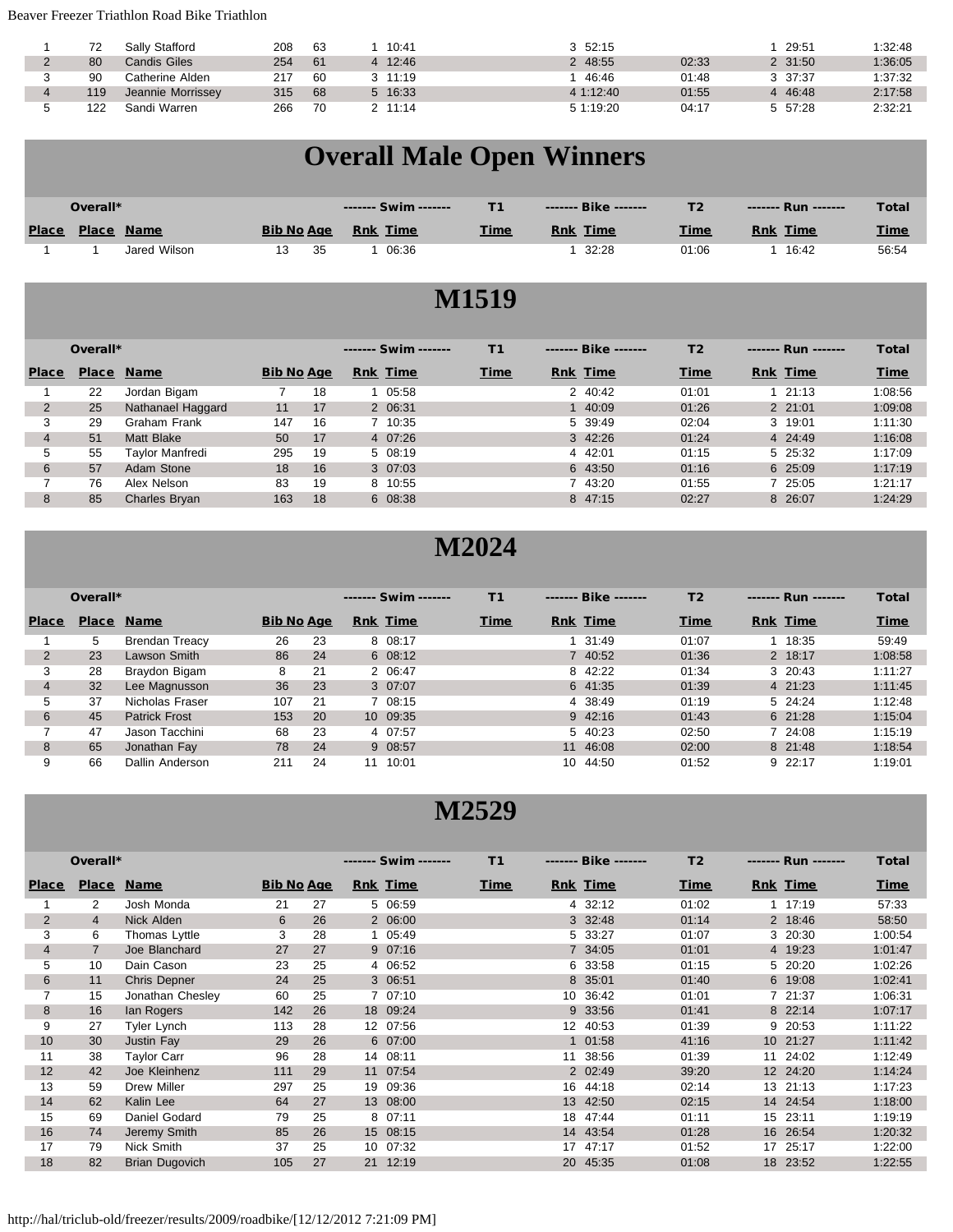Beaver Freezer Triathlon Road Bike Triathlon

| 19 | 83 | Brown<br>3ruce     | ററ<br>∠o | 26 | 08:30       | 44:04       | 01:37 | 29:10<br>10 | :23:22  |
|----|----|--------------------|----------|----|-------------|-------------|-------|-------------|---------|
| 20 | 86 | Krister Balme      | 124      | 25 | 09:13       | 48:18<br>19 |       | 20<br>27:54 | 1:25:26 |
|    | 94 | ' Tentser<br>David |          | n- | 20<br>11:53 | 48:52<br>ົ  | 01:20 | 26:57       | :29:04  |

#### **M3034**

|                | Overall*     |                        |                   |    |    | ------- Swim ------- | T1               | Bike            | T <sub>2</sub> |    | Run             | <b>Total</b> |
|----------------|--------------|------------------------|-------------------|----|----|----------------------|------------------|-----------------|----------------|----|-----------------|--------------|
| <b>Place</b>   | <b>Place</b> | <b>Name</b>            | <b>Bib No Age</b> |    |    | <b>Rnk Time</b>      | Time             | <b>Rnk Time</b> | Time           |    | <b>Rnk Time</b> | Time         |
|                | 8            | Gabe Doebler           | 41                | 31 |    | 2 07:21              |                  | 35:53           | 01:05          |    | 1 17:38         | 1:01:58      |
| $\overline{2}$ | 20           | <b>Cameron Coker</b>   | 66                | 34 |    | 3 08:00              |                  | 2 36:47         | 01:17          |    | 2 22:39         | 1:08:44      |
| 3              | 21           | <b>Brad Cota</b>       | 10                | 33 |    | 1 06:18              | 3                | 40:56           | 01:07          |    | 3 20:30         | 1:08:52      |
| 4              | 48           | <b>Brian Velazquez</b> | 55                | 30 |    | 5 08:52              |                  | 5 41:46         | 02:03          |    | 4 22:48         | 1:15:31      |
| 5.             | 54           | Jeff Hosler            | 128               | 33 |    | 8 09:40              | 9                | 45:53           | 01:44          |    | 5 19:32         | 1:16:50      |
| 6              | 56           | David Akishin          | 158               | 34 |    | 6 09:12              |                  | 4 39:50         | 01:59          |    | 6 26:15         | 1:17:17      |
|                | 61           | Andrew Nelson          | 215               | 33 |    | 4 08:44              |                  | 43:05           | 02:20          |    | 7 23:47         | 1:17:57      |
| 8              | 64           | <b>Jason Saunders</b>  | 143               | 34 |    | 7 09:38              |                  | 6 41:58         | 02:00          |    | 8 24:59         | 1:18:37      |
| 9              | 75           | Kyle Smith             | 261               | 33 | 9  | 10:01                |                  | 8 45:24         | 01:40          |    | 9 23:44         | 1:20:50      |
| 10             | 81           | Jesse Vander Heide     | 138               | 30 |    | 10 10:05             |                  | 10 47:39        | 01:44          |    | 10 23:12        | 1:22:41      |
| 11             | 96           | Jason Burley           | 165               | 33 |    | 12 11:34             | 12               | 49:08           | 01:47          | 11 | 27:03           | 1:29:33      |
| 12             | 97           | Nick Kralj             | 240               | 31 |    | 14 15:03             | 13 <sup>13</sup> | 46:05           | 02:04          |    | 12 27:25        | 1:30:40      |
| 13             | 102          | Andrew Kallenberger    | 293               | 31 | 13 | 12:11                | 14               | 50:52           | 01:39          |    | 13 28:38        | 1:33:21      |
| 14             | 103          | Erik Ranger            | 259               | 33 | 11 | 10:26                | 11               | 50:12           | 02:35          | 14 | 31:33           | 1:34:47      |

#### **M3539**

|                | Overall*     |                      |                   |    |                 | ------- Swim ------- | T1          |                  | Bike            | T <sub>2</sub> | Run             | <b>Total</b> |
|----------------|--------------|----------------------|-------------------|----|-----------------|----------------------|-------------|------------------|-----------------|----------------|-----------------|--------------|
| <b>Place</b>   | <b>Place</b> | <b>Name</b>          | <b>Bib No Age</b> |    |                 | <b>Rnk</b> Time      | <b>Time</b> |                  | <b>Rnk Time</b> | <u>Time</u>    | <b>Rnk Time</b> | <u>Time</u>  |
|                | 3            | Nathan Smith         | 12                | 36 |                 | 2 06:27              |             |                  | 3 33:02         | 01:01          | 1 17:45         | 58:17        |
| $\overline{2}$ | 9            | Jason Hawthorne      | 32                | 38 |                 | 7 07:42              |             |                  | 4 34:28         | 01:25          | 2 18:29         | 1:02:06      |
| 3              | 12           | Noah Megowan         | 22                | 36 |                 | 5 06:58              |             |                  | 01:43           | 35:50          | 3 18:31         | 1:03:04      |
| $\overline{4}$ | 34           | Christian Clay       | 90                | 38 |                 | 9 08:28              |             | 6                | 38:40           | 01:51          | 4 22:53         | 1:11:53      |
| 5              | 35           | Uwe Hermes           | 25                | 35 |                 | 6 07:35              |             |                  | 40:04           | 01:24          | 5 22:57         | 1:12:01      |
| 6              | 39           | Kaigin Olafson       | 14                | 36 |                 | 3 06:50              |             | 5                | 39:58           | 01:50          | 6 24:53         | 1:13:33      |
| $\overline{7}$ | 40           | Bryan Putnam         | 114               | 35 |                 | 10 08:33             |             | 10               | 41:20           | 02:00          | 7 21:40         | 1:13:34      |
| 8              | 41           | Tom Henscheid        | 109               | 39 |                 | 11 08:36             |             | 8                | 39:55           | 01:23          | 8 23:45         | 1:13:40      |
| 9              | 49           | Roger Lewis          | 182               | 37 | 17              | 11:22                |             | 9                | 38:16           | 01:17          | 9 24:40         | 1:15:38      |
| 10             | 50           | Cory Duncan          | 141               | 36 |                 | 12 09:32             |             | 11               | 42:13           | 02:01          | 10 22:11        | 1:15:59      |
| 11             | 68           | MacDonald Jackson    | 82                | 37 |                 | 8 07:59              |             | 12               | 44:33           | 01:38          | 25:00<br>11     | 1:19:11      |
| 12             | 70           | <b>Matthew Jones</b> | 278               | 38 | 19 <sup>°</sup> | 13:10                |             | 14               | 40:55           | 01:42          | 12 24:00        | 1:19:49      |
| 13             | 80           | Chad Schermerhorn    | 234               | 38 | 16              | 10:36                |             | 13               | 43:00           | 01:57          | 26:28<br>13     | 1:22:02      |
| 14             | 93           | <b>Richard May</b>   | 301               | 39 |                 | 15 10:32             |             | 15 <sup>15</sup> | 46:56           | 01:52          | 14 29:34        | 1:28:56      |
| 15             | 95           | <b>Brad Chapin</b>   | 168               | 39 |                 | 13 09:47             |             | 16               | 49:08           | 02:50          | 15<br>27:41     | 1:29:27      |
| 16             | 98           | Craig Augustynovich  | 49                | 37 |                 | 4 06:50              |             |                  | 2 03:23         | 50:22          | 30:09<br>16     | 1:30:46      |
| 17             | 105          | <b>Dustin Walker</b> | 300               | 36 | 14              | 10:06                |             | 18               | 53:06           | 01:47          | 17<br>33:14     | 1:38:13      |
| 18             | 106          | Tim Schaefer         | 247               | 37 | 18 <sup>1</sup> | 11:30                |             | 17               | 49:55           | 02:44          | 18<br>35:06     | 1:39:17      |

|                | Overall*     |                      |                   |    | ------- Swim ------- | T1          | Bike            | T <sub>2</sub> | Run             | <b>Total</b> |
|----------------|--------------|----------------------|-------------------|----|----------------------|-------------|-----------------|----------------|-----------------|--------------|
| <b>Place</b>   | <b>Place</b> | <b>Name</b>          | <b>Bib No Age</b> |    | <b>Rnk</b> Time      | <b>Time</b> | <b>Rnk Time</b> | <b>Time</b>    | <b>Rnk Time</b> | <b>Time</b>  |
|                | 18           | Mike Gilbert         | 92                | 44 | 4 08:39              |             | 2 37:13         | 01:20          | 20:35           | 1:07:48      |
| $\overline{2}$ | 24           | Jim Julian           | 58                | 41 | 2 07:28              |             | 38:14           | 01:34          | $2 \t21:45$     | 1:09:02      |
| 3              | 53           | Jack Pendell         | 119               | 43 | 3 08:32              |             | 341:45          | 01:38          | 3 24:42         | 1:16:38      |
| $\overline{4}$ | 71           | <b>Scott Lommers</b> | 34                | 41 | 1 06:56              |             | 4 44:17         | 01:41          | 4 27:06         | 1:20:02      |
| 5              | 72           | Scott Wourms         | 267               | 42 | $9 \t11:11$          |             | 5 43:11         | 02:31          | 5 23:23         | 1:20:17      |
| 6              | 87           | Mark Tinseth         | 117               | 40 | 5 08:52              |             | 6 46:40         | 01:32          | 6 28:53         | 1:25:58      |
|                | 89           | Dustin Hoehne        | 255               | 43 | 7 10:41              |             | 8 47:47         | 02:21          | 7 25:30         | 1:26:20      |
| 8              | 90           | Timothy McClain      | 230               | 40 | 8 11:00              |             | 9 49:31         | 00:56          | 8 25:25         | 1:26:52      |
| 9              | 92           | Michael Murphey      | 232               | 42 | 6 09:28              |             | 47:04           | 01:21          | 9 30:07         | 1:28:02      |

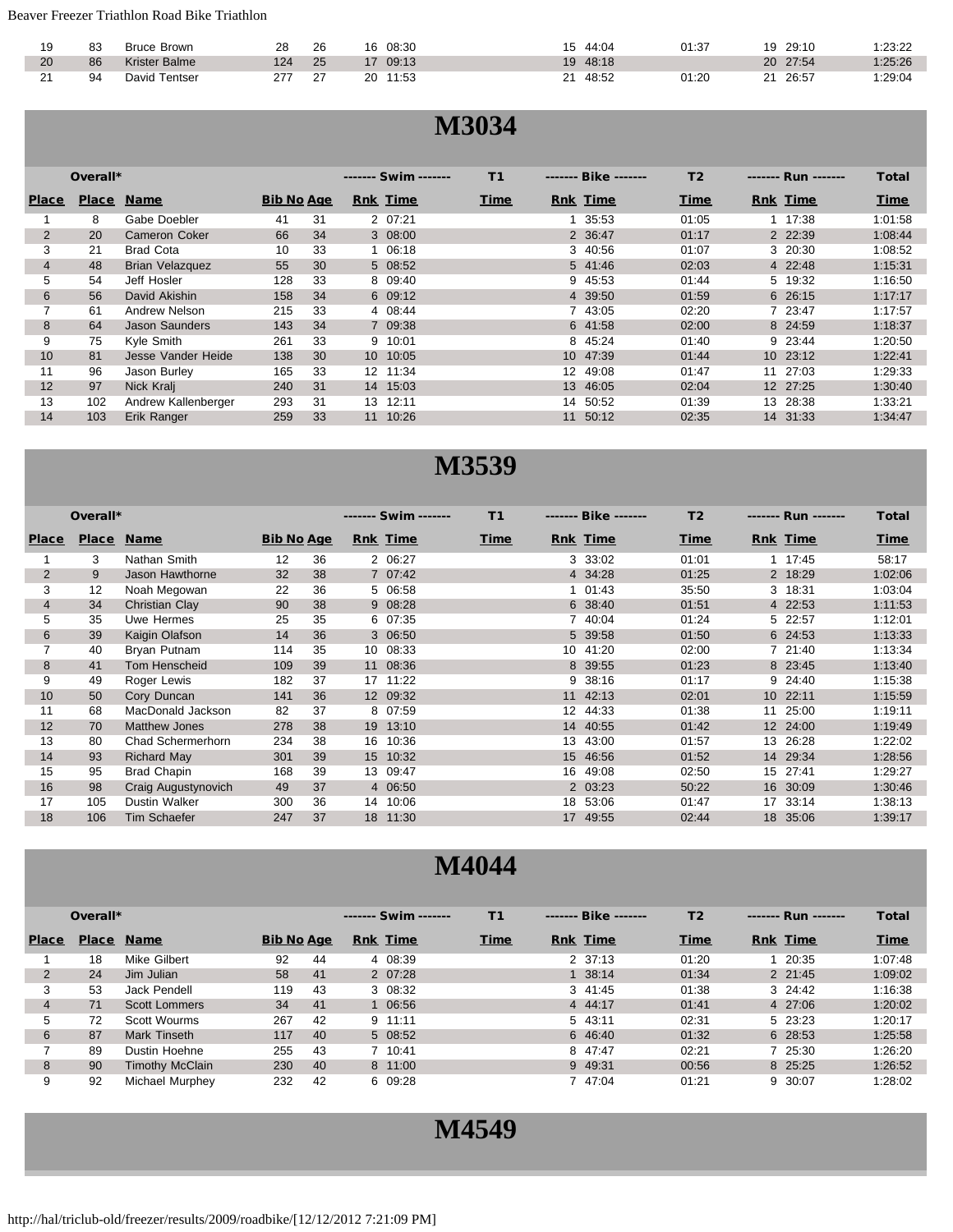#### Beaver Freezer Triathlon Road Bike Triathlon

|                | Overall*     |                        |                   |    |                 | ------- Swim ------- | T1          |    | Bike            | T <sub>2</sub> |                 | ------- Run ------- | <b>Total</b> |
|----------------|--------------|------------------------|-------------------|----|-----------------|----------------------|-------------|----|-----------------|----------------|-----------------|---------------------|--------------|
| <b>Place</b>   | <b>Place</b> | <b>Name</b>            | <b>Bib No Age</b> |    |                 | <b>Rnk Time</b>      | <b>Time</b> |    | <b>Rnk Time</b> | <b>Time</b>    | <b>Rnk Time</b> |                     | <b>Time</b>  |
|                | 13           | <b>Bruce Watanabe</b>  | 5                 | 45 |                 | 06:09                |             |    | 35:23           | 01:08          |                 | 1 22:44             | 1:05:25      |
| $\overline{2}$ | 14           | Steve Hanson           | 15                | 46 |                 | 3 06:36              |             |    | 3 38:16         | 01:17          |                 | 2 19:48             | 1:05:59      |
| 3              | 17           | <b>Tom Cordier</b>     | 97                | 46 |                 | 8 08:41              |             | 4  | 36:27           | 01:07          |                 | 3 21:24             | 1:07:41      |
| $\overline{4}$ | 19           | Rob Loper              | 16                | 46 |                 | 2 06:36              |             |    | 2 36:36         |                |                 | 4 24:38             | 1:07:51      |
| 5              | 26           | <b>Richard Collins</b> | 57                | 49 |                 | 9 08:44              |             |    | 39:10           | 01:18          |                 | 5 21:44             | 1:10:58      |
| 6              | 33           | <b>Fritz Forgy</b>     | 30                | 45 |                 | 4 07:17              |             |    | 6 39:39         | 01:22          |                 | 6 23:33             | 1:11:52      |
| 7              | 36           | Jeff MacEy             | 94                | 49 |                 | 5 07:58              |             |    | 5 37:37         | 02:40          |                 | 724:12              | 1:12:29      |
| 8              | 52           | <b>Greg Stone</b>      | 122               | 48 |                 | 608:16               |             |    | 8 40:05         | 01:41          |                 | 8 26:24             | 1:16:28      |
| 9              | 67           | Eric Defreest          | 154               | 46 |                 | 10 09:19             |             | 11 | 43:21           | 01:31          |                 | 9 24:58             | 1:19:11      |
| 10             | 73           | Rod IIq                | 178               | 48 |                 | 11 09:32             |             |    | 9 40:56         | 02:06          |                 | 10 27:51            | 1:20:27      |
| 11             | 91           | Steven Mott            | 89                | 48 |                 | 7 08:35              |             | 10 | 43:29           | 02:27          | 11              | 32:48               | 1:27:21      |
| 12             | 99           | <b>Carter Oster</b>    | 276               | 48 |                 | 13 13:14             |             |    | 13 47:59        |                |                 | 12 29:47            | 1:31:00      |
| 13             | 100          | <b>Troy Palmer</b>     | 248               | 45 | 12 <sup>7</sup> | 10:08                |             | 12 | 48:52           | 02:41          |                 | 13 30:08            | 1:31:52      |

#### **M5054**

|              | Overall*     |                      |                   |     | ------- Swim ------- | T1   | Bike     | T <sub>2</sub> | Run      | <b>Total</b> |
|--------------|--------------|----------------------|-------------------|-----|----------------------|------|----------|----------------|----------|--------------|
| <b>Place</b> | <b>Place</b> | <b>Name</b>          | <b>Bib No Age</b> |     | <b>Rnk Time</b>      | Time | Rnk Time | Time           | Rnk Time | <b>Time</b>  |
|              | 43           | Dave Chapman         | 145               | 54  | 5 08:57              |      | 4 41:35  | 01:33          | 22:24    | 1:14:31      |
|              | 44           | <b>Brad St.clair</b> | 39                | 51  | $1 \t07:25$          |      | 40:07    | 01:44          | 2 25:22  | 1:14:39      |
|              | 46           | Mark Fav             | 98                | 52  | 4 08:43              |      | 5 42:47  | 01:05          | 322:37   | 1:15:13      |
| 4            | 58           | David Hiaasen        | 177               | 50  | 3 08:31              |      | 3 41:34  | 02:03          | 4 25:11  | 1:17:21      |
|              | 63           | Michael McPherson    | 65                | -50 | 2 08:21              |      | 2 40:33  | 01:51          | 5 27:40  | 1:18:26      |
| 6            | 84           | Greg Smith           | 136               | 52  | 7 09:34              |      | 6 46:58  | 02:14          | 6 24:53  | 1:23:41      |
|              | 101          | Joel Abrams          | 157               | 54  | 6 09:28              |      | 7 53:47  | 01:50          | 7 27:07  | 1:32:14      |
| 8            | 107          | Mark Kralj           | 320               | 53  | 8 17:54              |      | 8 56:13  | 03:31          | 8 40:19  | 1:57:58      |

|              | Overall*     |                       |                   |     | Swim            |             | Bike ------- | T2          | Run             | <b>Total</b> |
|--------------|--------------|-----------------------|-------------------|-----|-----------------|-------------|--------------|-------------|-----------------|--------------|
| <b>Place</b> | <b>Place</b> | <b>Name</b>           | <b>Bib No Age</b> |     | <b>Rnk Time</b> | <b>Time</b> | Rnk Time     | <b>Time</b> | <b>Rnk Time</b> | <b>Time</b>  |
|              | 31           | <b>Patrick Erwert</b> |                   | 55  | 08:21           |             | 38:14        | 01:56       | 23:11           | 1:11:43      |
|              | 60           | Jim Huddleston        | 110               | 56  | 2 08:42         |             | 2, 41:15     | 02:08       | 2 25:24         | 1:17:31      |
|              | 88           | Ethan Wilson          | 139               | -57 | 3 08:55         |             | 3 45:43      | 02:09       | 3 29:23         | 1:26:11      |

|                |              |                               |                   |     |                      | <b>M6099</b> |                 |                |                 |              |
|----------------|--------------|-------------------------------|-------------------|-----|----------------------|--------------|-----------------|----------------|-----------------|--------------|
|                | Overall*     |                               |                   |     | ------- Swim ------- | T1           | Bike            | T <sub>2</sub> | Run             | <b>Total</b> |
| <b>Place</b>   | <b>Place</b> | <b>Name</b>                   | <b>Bib No Age</b> |     | <b>Rnk</b> Time      | <b>Time</b>  | <b>Rnk</b> Time | <b>Time</b>    | <b>Rnk</b> Time | <b>Time</b>  |
|                | 77           | William Alden                 | 155               | -61 | 1 09:16              |              | 40:58           | 02:17          | 29:07           | 1:21:39      |
| $\overline{2}$ | 78           | Robert Joerger                | 221               | 60  | 2 10:02              |              | 2 45:25         | 02:45          | 2 23:41         | 1:21:55      |
| 3              | 104          | Norman Smith                  | 198               | -63 | 3 11:09              |              | 3 48:22         | 02:31          | 3 33:21         | 1:35:24      |
|                |              | *Overall place within gender. |                   |     |                      |              |                 |                |                 |              |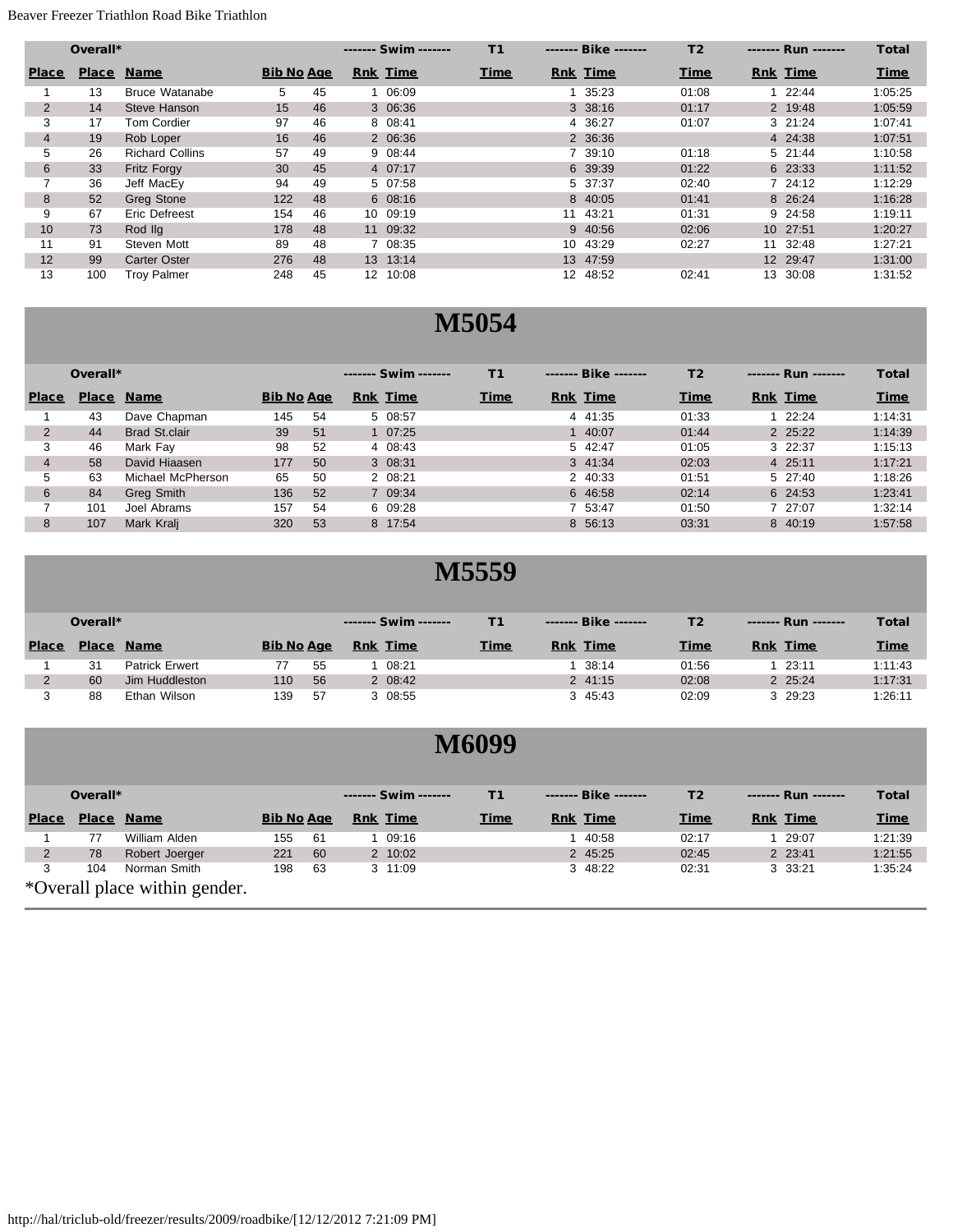# <span id="page-7-0"></span>**Beaver Freezer Mountain Bike Triathlon**

# **Age Group Results**

### **April 04, 2009**

*Results By Rogue Multi-Sport, LLC*

|                |                |                    |                   |    |                      |       | <b>Overall Female Open Winners</b> |                |                 |              |  |
|----------------|----------------|--------------------|-------------------|----|----------------------|-------|------------------------------------|----------------|-----------------|--------------|--|
|                | Overall*       |                    |                   |    | ------- Swim ------- | T1    | Bike                               | T <sub>2</sub> | Run             | <b>Total</b> |  |
| <b>Place</b>   | Place Name     |                    | <b>Bib No Age</b> |    | <b>Rnk</b> Time      | Time  | <b>Rnk Time</b>                    | Time           | <b>Rnk Time</b> | <b>Time</b>  |  |
| 1              | 1              | Ann Carson         | 167               | 22 | 1 09:02              |       | 48:20<br>1                         | 00:55          | 1 20:52         | 1:19:10      |  |
|                |                |                    |                   |    |                      | F2029 |                                    |                |                 |              |  |
|                | Overall*       |                    |                   |    | ------- Swim ------- | T1    | Bike                               | T <sub>2</sub> | Run             | <b>Total</b> |  |
| <b>Place</b>   | Place Name     |                    | <b>Bib No Age</b> |    | <b>Rnk Time</b>      | Time  | <b>Rnk Time</b>                    | <b>Time</b>    | <b>Rnk Time</b> | Time         |  |
| 1              | 3              | Lauren Ling        | 183               | 20 | 3 11:22              |       | 1 51:57                            | 01:49          | 121:21          | 1:26:31      |  |
| $\overline{2}$ | $\overline{7}$ | Jackie McCann      | 190               | 20 | 2 10:07              |       | 2 56:12                            | 01:23          | 2 29:01         | 1:36:45      |  |
| 3              | 8              | <b>Becca Ellis</b> | 63                | 22 | 1 08:04              |       | 3 1:04:59                          | 01:08          | 3 25:21         | 1:39:34      |  |
|                | <b>F3039</b>   |                    |                   |    |                      |       |                                    |                |                 |              |  |
|                |                |                    |                   |    |                      |       |                                    |                |                 |              |  |

|              | <b>VVGLALL</b> |                  |                   |                 |         |             |                 | ------- שאוש<br>. . | --- IVWII ------- | 1 v tai     |
|--------------|----------------|------------------|-------------------|-----------------|---------|-------------|-----------------|---------------------|-------------------|-------------|
| <b>Place</b> | <b>Place</b>   | <b>Name</b>      | <b>Bib No Age</b> | <b>Rnk Time</b> |         | <b>Time</b> | <b>Rnk Time</b> | <b>Time</b>         | <b>Rnk Time</b>   | <b>Time</b> |
|              | 4              | Lisa Roberts     | 151<br>38         |                 | 4 09:59 |             | 50:54           | 01:39               | 25:51             | 1:28:24     |
|              | 6              | Jennifer Beathe  | 33<br>144         |                 | 3 09:36 |             | 2 56:35         | 01:48               | 2 27:50           | 1:35:50     |
| 3            | 10             | Misty Unrau      | 34<br>264         |                 | 7 14:24 |             | 3 54:12         | 01:31               | 3, 32:11          | 1:42:18     |
| 4            | 11             | Cecily McCaffrey | 296<br>39         |                 | 6 13:35 |             | 6 1:02:44       | 04:04               | 4 26:52           | 1:47:16     |
| 5            | 12             | Jackie Houlberg  | 275<br>-30        |                 | 5 10:23 |             | 7 1:06:27       | 02:08               | 5 30:48           | 1:49:48     |
| 6            | 13             | Beth Edgemon     | 35<br>172         |                 | 1 09:12 |             | 5 1:01:24       | 02:08               | 6 37:40           | 1:50:25     |
|              | 15             | Shawana Guzenski | 228<br>31         |                 | 2 09:24 |             | 4 1:01:08       | 03:02               | 7 42:26           | 1:56:01     |
| 8            | 18             | Lindsey Kralj    | 305<br>30         |                 | 8 21:38 |             | 8 1:05:45       | 02:18               | 8 33:33           | 2:03:15     |
| 9            | 19             | Beverlee Brick   | -37<br>314        |                 | 9 29:11 |             | 9 1:25:20       | 03:01               | 9 47:03           | 2:44:36     |

|              | Overall*     |                    |                   |     | Swim            |             | -------- Bike ------- | Т2          | Run         | <b>Total</b> |
|--------------|--------------|--------------------|-------------------|-----|-----------------|-------------|-----------------------|-------------|-------------|--------------|
| <b>Place</b> | <b>Place</b> | <b>Name</b>        | <b>Bib No Age</b> |     | <b>Rnk</b> Time | <b>Time</b> | <b>Rnk Time</b>       | <b>Time</b> | Rnk Time    | <b>Time</b>  |
|              |              | Phoenix Ries       | 260               | -48 | $1 \quad 11:33$ |             | 2 50:51               | 01:16       | 22:40       | 1:26:22      |
|              |              | Barbara Lagerguist | 218               | 44  | 2 11:33         |             | 49:19                 | 01:29       | $2 \t27:12$ | 1:29:34      |
|              |              | Susan Dininni      | 270               | -49 | 3 14:02         |             | 3 1:08:48             | 02:01       | 3 34:17     | 1:59:09      |

|              |          |                   |                   |                      | F5059       |                 |                |                 |              |
|--------------|----------|-------------------|-------------------|----------------------|-------------|-----------------|----------------|-----------------|--------------|
|              | Overall* |                   |                   | ------- Swim ------- | T1          | Bike            | T <sub>2</sub> | Run             | <b>Total</b> |
| <b>Place</b> |          | Place Name        | <b>Bib No Age</b> | <b>Rnk</b> Time      | <b>Time</b> | <b>Rnk Time</b> | <b>Time</b>    | <b>Rnk Time</b> | <b>Time</b>  |
|              | 9        | Amy Alice Hammond | 175<br>51         | 2 14:45              |             | 52:32           | 02:46          | 30:29           | 1:40:33      |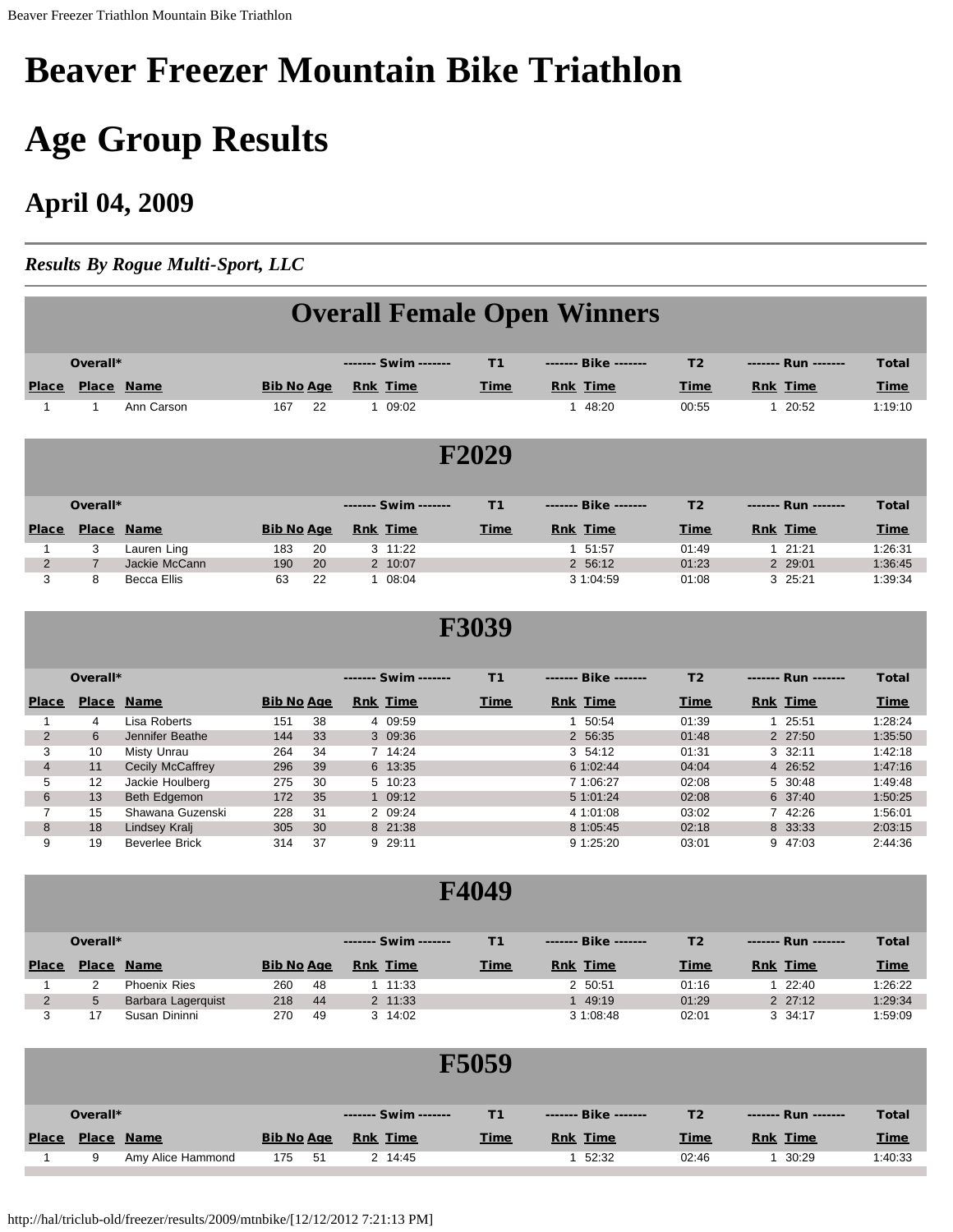Beaver Freezer Triathlon Mountain Bike Triathlon

| 14 | Sullivan<br>Susan | 280 | 56 | 11:44 | 58:20  | 04:16 | 37:19 | :51:4  |
|----|-------------------|-----|----|-------|--------|-------|-------|--------|
| 16 | Laurie Ranger     | 309 | 52 | 17:02 | :03:36 | 01:43 | 35:13 | :57:35 |

|              | <b>Overall Male Open Winners</b> |                   |                   |    |                 |                      |  |              |                 |  |                |  |                 |              |
|--------------|----------------------------------|-------------------|-------------------|----|-----------------|----------------------|--|--------------|-----------------|--|----------------|--|-----------------|--------------|
|              |                                  |                   |                   |    |                 |                      |  |              |                 |  |                |  |                 |              |
|              |                                  |                   |                   |    |                 |                      |  |              |                 |  |                |  |                 |              |
|              | Overall*                         |                   |                   |    |                 | Swim                 |  | T1           | Bike            |  | T <sub>2</sub> |  | Run             | <b>Total</b> |
| <b>Place</b> |                                  | <b>Place Name</b> | <b>Bib No Age</b> |    | <b>Rnk Time</b> |                      |  | <b>Time</b>  | <b>Rnk Time</b> |  | <b>Time</b>    |  | <b>Rnk Time</b> | <b>Time</b>  |
|              |                                  | Matt Dehlin       | 103               | 33 |                 | 1 10:15              |  |              | 1 44:25         |  | 02:04          |  | 121:26          | 1:18:11      |
|              |                                  |                   |                   |    |                 |                      |  |              |                 |  |                |  |                 |              |
|              |                                  |                   |                   |    |                 |                      |  | <b>M1519</b> |                 |  |                |  |                 |              |
|              |                                  |                   |                   |    |                 |                      |  |              |                 |  |                |  |                 |              |
|              |                                  |                   |                   |    |                 |                      |  |              |                 |  |                |  |                 |              |
|              | Overall*                         |                   |                   |    |                 | ------- Swim ------- |  | T1           | Bike            |  | T2             |  | Run             | <b>Total</b> |
|              |                                  |                   |                   |    |                 |                      |  |              |                 |  |                |  |                 |              |

| <b>Place</b> | <b>Place</b> | <b>Name</b> | <b>Bib No Age</b> |    | Time<br>Rnk | <b>Time</b> | <b>Time</b><br>Rnk | <b>Time</b> | <b>Time</b><br>Rnk | <b>Time</b> |
|--------------|--------------|-------------|-------------------|----|-------------|-------------|--------------------|-------------|--------------------|-------------|
|              |              | Scott Crook | 75                | 19 | 09:10       |             | 47:17              | 01:13       | 22:39              | 1:20:20     |
|              |              | Nate Holder | 51                | 16 | 07:35       |             | 2 54:21            | 01:07       | 2 25:53            | 1:28:58     |

### **M2029**

|              | Overall*     |                    |                   |     | ------- Swim ------- |             | Bike            | T <sub>2</sub> | Run             | Total       |
|--------------|--------------|--------------------|-------------------|-----|----------------------|-------------|-----------------|----------------|-----------------|-------------|
| <b>Place</b> | <b>Place</b> | <b>Name</b>        | <b>Bib No Age</b> |     | <b>Rnk</b> Time      | <b>Time</b> | <b>Rnk Time</b> | <b>Time</b>    | <b>Rnk Time</b> | <b>Time</b> |
|              | 10           | Craig Tyler        | 121               | -25 | 08:06                |             | 46:52           | 00:49          | 34:52           | 1:30:40     |
|              | 14           | Ryan Holleran      | 282               | 21  | 3 10:23              |             | 2 58:09         | 02:15          | 2 27:37         | 1:38:25     |
|              | 18           | Michael Rutherford | 197               | 27  | 4 13:11              |             | 3 1:01:21       | 03:13          | $3\quad27:36$   | 1:45:22     |

#### **M3039**

|              | Overall*     |                      |                   |    | Swim            | Т1.         | Bike            | Τ2    | Run             | <b>Total</b> |
|--------------|--------------|----------------------|-------------------|----|-----------------|-------------|-----------------|-------|-----------------|--------------|
| <b>Place</b> | <b>Place</b> | <b>Name</b>          | <b>Bib No Age</b> |    | <b>Rnk</b> Time | <b>Time</b> | <b>Rnk Time</b> | Time  | <b>Rnk Time</b> | <b>Time</b>  |
|              | 4            | Paul York            | 205               | 33 | 3 08:13         |             | 44:50           | 02:26 | 24:56           | 1:20:27      |
|              | 8            | <b>Andy Martinez</b> | 229               | 32 | 4 12:38         |             | 2 48:10         | 01:16 | 2 26:20         | 1:28:26      |
|              |              | Chris Churilla       | 73                | 32 | 2 07:38         |             | 3, 53:14        | 03:00 | 3 26:54         | 1:30:48      |
|              | 17           | Jason Brick          | 162               | 36 | 03:21           |             | 4 1:07:02       | 02:26 | 4 30:50         | 1:43:41      |

#### **M4049**

|              | Overall*     |                      |                   |     | Swim -------    | Т1.         | Bike            | T <sub>2</sub> | Run             | <b>Total</b> |
|--------------|--------------|----------------------|-------------------|-----|-----------------|-------------|-----------------|----------------|-----------------|--------------|
| <b>Place</b> | <b>Place</b> | <b>Name</b>          | <b>Bib No Age</b> |     | <b>Rnk Time</b> | <b>Time</b> | <b>Rnk Time</b> | Time           | <b>Rnk Time</b> | <b>Time</b>  |
|              |              | Kenny Faase          | 210               | -41 | 4 10:09         |             | 2 43:08         | 01:54          | 23:32           | 1:18:44      |
| 2            | 5            | Jr Bier              | 159               | 40  | 2 09:07         |             | 4 49:17         | 01:05          | 2 26:29         | 1:26:00      |
|              | 6            | Darren Smith         | 200               | 43  | 08:49           |             | 42:54           | 03:09          | $3 \quad 31:15$ | 1:26:07      |
|              |              | <b>Brian Cummins</b> | 252               | 41  | 3 09:55         |             | 3 46:26         | 01:58          | 4 28:10         | 1:26:30      |
| 5            | 15           | Chris Newell         | 279               | 40  | 5 15:05         |             | 5 53:14         | 01:16          | $5 \, 31:14$    | 1:40:50      |

|              | Overall*     |                  |                   |    | Swim            |             | Bike            | T2          | ------- Run ------- | <b>Total</b> |
|--------------|--------------|------------------|-------------------|----|-----------------|-------------|-----------------|-------------|---------------------|--------------|
| <b>Place</b> | <b>Place</b> | <b>Name</b>      | <b>Bib No Age</b> |    | <b>Rnk Time</b> | <b>Time</b> | <b>Rnk Time</b> | <b>Time</b> | <b>Rnk Time</b>     | <b>Time</b>  |
|              |              | Scott Drushella  | 253               | 56 | 12:12           |             | 49:49           |             | 29:21               | 1:31:23      |
|              | 19           | Robert Miller    | 285               | 59 | 2 13:57         |             | 3 1:10:04       | 03:17       | 2 37:40             | 2:04:59      |
|              | 20           | Gregory Vassallo | 308               | 54 | 3 19:39         |             | 2 1:01:21       | 03:33       | 3 45:30             | 2:10:05      |

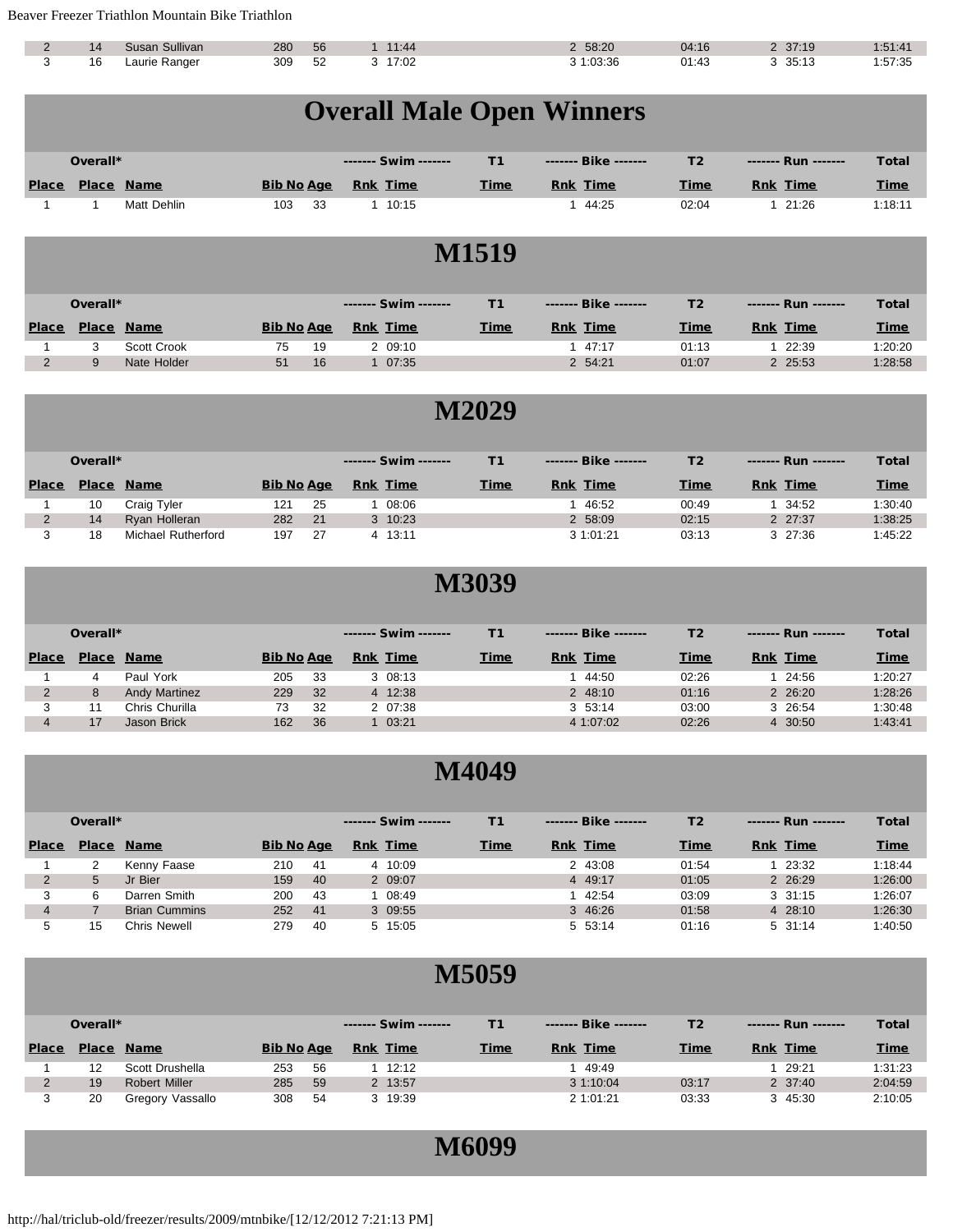#### Beaver Freezer Triathlon Mountain Bike Triathlon

|               | Overall*     |                               |                   |    | Swim -------    | Τ1          | Bike            | Т2          | Run             | <b>Total</b> |
|---------------|--------------|-------------------------------|-------------------|----|-----------------|-------------|-----------------|-------------|-----------------|--------------|
| <b>Place</b>  | <b>Place</b> | <b>Name</b>                   | <b>Bib No Age</b> |    | <b>Rnk Time</b> | <b>Time</b> | <b>Rnk Time</b> | <b>Time</b> | <b>Rnk Time</b> | <b>Time</b>  |
|               | 13           | Bob Eckland                   | 171               | 63 | 09:57           |             | 52:34           | 03:54       | 28:36           | 1:35:03      |
| $\mathcal{D}$ | 16           | John Mowat                    | 239               | 79 | 2 10:46         |             | 2 1:11:46       | 02:52       | 2 16:07         | 1:41:32      |
|               |              | *Overall place within gender. |                   |    |                 |             |                 |             |                 |              |